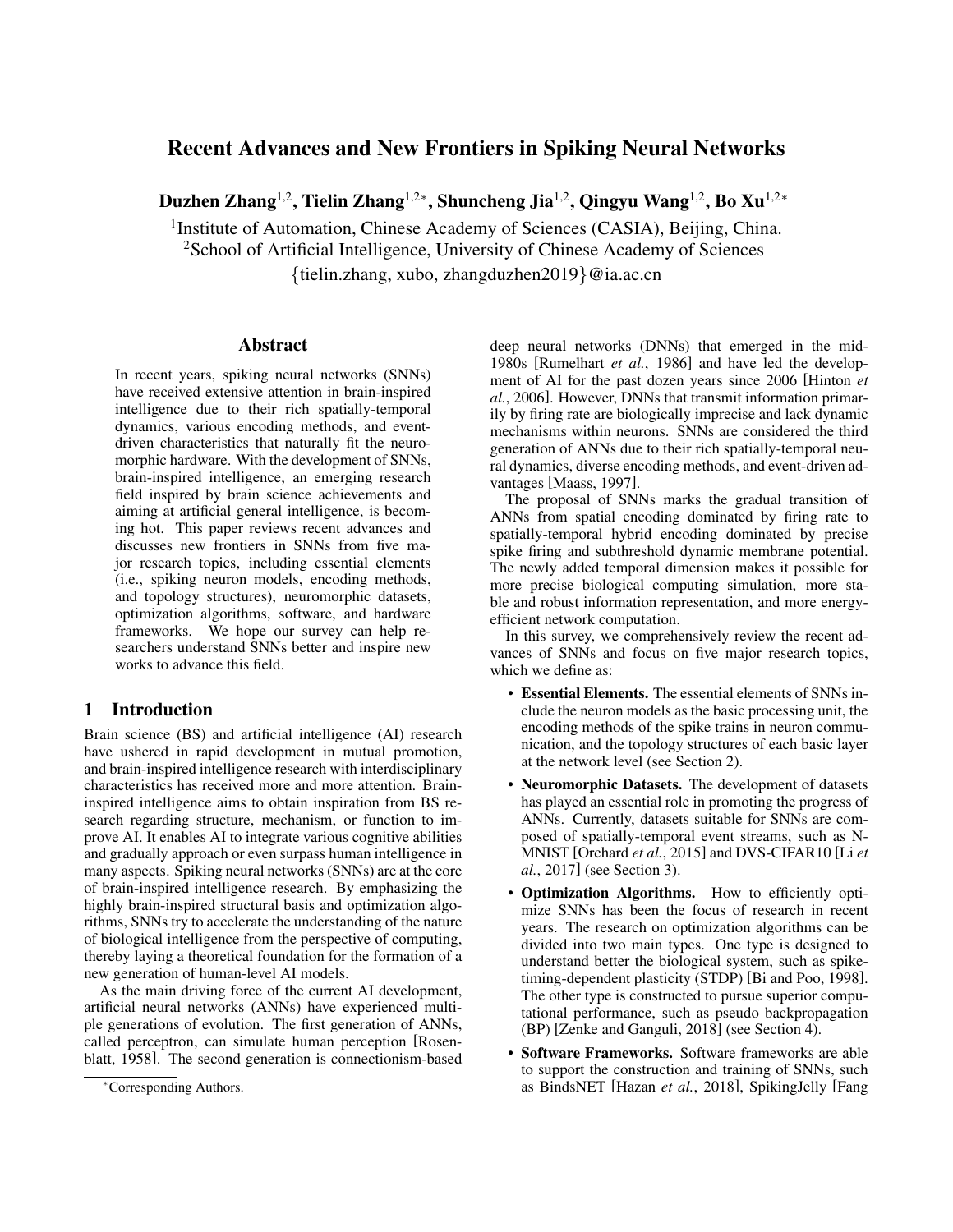*et al.*[, 2020\]](#page-6-3), and CogSNN [\[Zhang and Liu, 2022\]](#page-7-6) (see Section [5\)](#page-4-0).

• Hardware Frameworks. Due to the advantage of ultra-low energy consumption of SNNs in hardware circuits, neuromorphic chips that support SNNs hardware implementation have sprung up, such as IBM TrueNorth [\[Akopyan](#page-6-4) *et al.*, 2015] and Intel Loihi [\[Davies](#page-6-5) *et al.*, 2018] (see Section [6\)](#page-5-0).

We also have broad discussions on new frontiers in each topic. Finally, we summarize the paper (see Section [7\)](#page-5-1). The overall architecture of SNNs is shown in Figure [1.](#page-2-0)

We hope this survey will help researchers understand the latest progress, challenges, and frontiers in the SNNs field.

### <span id="page-1-0"></span>2 Essential Elements

Essential elements include the neuron models as the basic information processing unit, the encoding methods of the spike trains in neuron communication, and the topology structures of each basic layer at the network level, which constitute the SNNs together.

#### 2.1 Neuron Models

Recent Advances. The typical structure of biological neurons mainly includes three parts: dendrite, soma, and axon [Zhang *et al.*[, 2021d\]](#page-7-7). The function of dendrites is to collect input signals from other neurons and transmit them to the soma. The soma acts as a central processor, generating spikes when the afferent currents cause the neuron membrane potential to exceed a certain threshold (i.e., action potential). The spikes propagate along the axon without attenuation and transmit signals to the next neuron through the synapse at the axon's end. According to the dynamic characteristics of the neuronal potential, neurophysiologists have established many neuron models, represented by the Hodgkin-Huxley(H-H) [\[Hodgkin and Huxley, 1952\]](#page-6-6), the leaky integrate-and-fire (LIF) [\[Dayan](#page-6-7) *et al.*, 2003], and the Izhikevich [\[Izhikevich](#page-6-8) *et al.*[, 2004\]](#page-6-8) model.

By studying the potential data of squid axons, Hodgkin and Huxley [\[1952\]](#page-6-6) proposed a theoretical mathematical model of the mechanism of neuronal electrical activity, called the H-H model, formulated as:

$$
\frac{dV}{dt} = -g_{N_a}(V - V_{N_a}) - g_K(V - V_K) + I, \qquad (1)
$$

where V denotes membrane potential,  $g_{N_a}$  and  $g_K$  denote the conductance densities of sodium and potassium ions,  $V_{N_a}$  and  $V_K$  denote the reversal potentials of sodium and potassium ion channels, and I denotes total membrane current density.

Since little is known about the mechanism of action potential generation in the early years, the process of action potential generation was simplified as follows: "When the membrane potential exceeds the threshold  $V_{th}$ , the neuron will fire a spike, and the membrane potential falls back to the resting value  $V_{rest}$ ". The LIF model follows this principle and introduces a leak factor, allowing the membrane potential to shrink over time [\[Dayan](#page-6-7) *et al.*, 2003]. It describes the change law of membrane potential below the threshold. The simplest and most common form of the LIF model is formulated as:

 $\tau$ 

$$
{}_{m}\frac{dV}{dt} = V_{rest} - V + R_{m}I,\tag{2}
$$

where  $\tau_m$  denotes membrane time constant,  $V_{rest}$  denotes resting potential, and I and  $R_m$  denote the input current and the impedance of the cell membrane, respectively. The LIF model simplifies the action potential generation process but retains the three critical features of the biological neuron, i.e., membrane potential leakage, integration accumulation, and threshold firing. Later variants of the LIF model further describe the details of neuronal spiking activity, enhancing its biological credibility.

Izhikevich model uses a limited number of dimensionless parameter combinations (such as  $a$  and  $b$ .) to characterize multiple types of rich spike firing patterns and can display the firing patterns of almost all known neurons in the cerebral cortex through the choice of parameters [\[Izhikevich](#page-6-8) *et al.*[, 2004\]](#page-6-8). It is an efficient method for constructing secondorder neural dynamics equations, formulated as:

$$
\frac{dV}{dt} = 0.04V^2 + 5V + 140 - u + I,\tag{3}
$$

$$
\frac{du}{dt} = a(bV - u),\tag{4}
$$

where  $u$  is a membrane recovery variable used to describe the ionic current behavior,  $a$  and  $b$  are used to adjust the time scale of  $u$  and the sensitivity to the membrane potential  $V$ .

By contrast, we briefly introduce the basic neuron model in DNNs. It retains the multi-input and single-output information processing form of biological neurons but further simplifies its threshold characteristics and action potential mechanism, formulated as:

$$
y_i^l = \sigma \left( \sum_{j=0}^{n^{l-1}} w_{ij}^{l-1} x_j^{l-1} \right),\tag{5}
$$

where after the weighted summation of the output values  $x_j^{l-1}$ of the  $n^{l-1}$  neurons in the previous layer, the nonlinear activation function  $\sigma(\cdot)$  calculates the output value  $y_i^l$  of the *i*th neuron in the lth layer.

Compared with SNNs, DNNs use high-precision continuous floating-point values instead of discrete spike trains for communication, abandoning operations in the temporal domain and retaining only the spatial domain structure of the layer-by-layer computation. Although SNNs have lower expression precision, they keep richer neuron dynamics and are closer to biological neurons. In addition to receiving input in the spatial domain, the current state is also naturally influenced by past historical states. Therefore, SNNs have more substantial spatially-temporal information processing potential and biological plausibility. Due to threshold characteristics, the spike signal (0 or 1) of SNNs is usually very sparse, and the calculation is driven by events (only executed when the spike arrives), showing ultra-low power consumption and computational cost. Moreover, SNNs exhibit stronger antinoise robustness than vulnerable DNNs. Individual neurons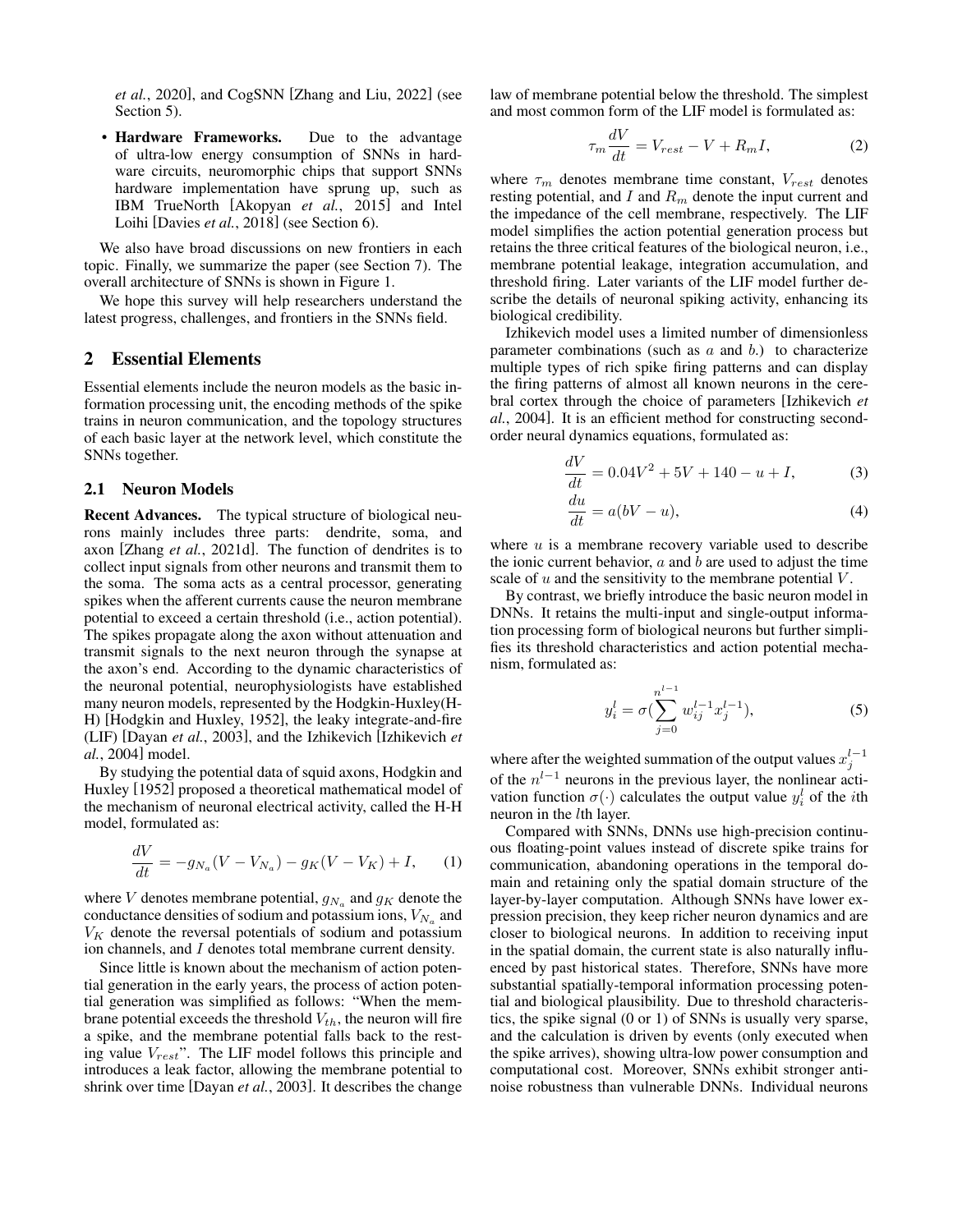<span id="page-2-0"></span>

Figure 1: The overall architecture of SNNs, including encoding methods, motif topology, and multi-scale synaptic plasticity, etc.

operating in spikes act as microscopic bottlenecks that maintain low intermittent noise and do not transmit sub-threshold noise to their neighbors. In summary, the spiking communication and dynamic characteristics of SNNs' neurons constitute the most fundamental difference from DNNs, which endows them with the potential for spatially-temporal task processing, ultra-low power, and robust computing.

New Frontiers. There are multiple choices of different abstraction levels between bionic degree and computational complexity for modeling biological neurons. Complex models such as the H-H model that use multi-variable, multigroup differential equations for precise activity descriptions cannot be applied to large-scale neural networks. Therefore, it is indispensable to simplify the model to speed up the simulation process. At present, the widely adopted LIF model can guarantee a low computational cost, but it relatively lacks biological credibility. Therefore, to ensure the ability to construct larger-scale neural networks, it is still an urgent problem to find a neuron model with both excellent learning ability and high biological credibility.

# 2.2 Encoding Methods

Recent Advances. At present, the more common neural encoding methods mainly include rate, temporal, and population coding. Rate coding uses the firing rate of spike trains in a time window to encode information, where real input numbers are converted into spike trains with a frequency proportional to the input value [\[Adrian and Zotterman, 1926;](#page-6-9) Cheng *et al.*[, 2020\]](#page-6-10). Temporal coding encodes information with the relative timing of individual spikes, where input values are usually converted into spike trains with the precise time, including time-to-first-spike coding [\[VanRullen](#page-7-8) *et al.*, [2005\]](#page-7-8), rank order coding [\[Thorpe and Gautrais, 1998\]](#page-7-9), etc. Besides that, population coding is special in integrating these two types. For example, each neuron in a population can generate spike trains with precise time and also contain a relation with other neurons (e.g., Gaussian receptive field) for better information encoding at a global scale [\[Georgopoulos](#page-6-11) *et al.*, [1986;](#page-6-11) Zhang *et al.*[, 2021a\]](#page-7-10).

New Frontiers. Currently, the specific method of neural encoding has not yet been concluded. Populations of neurons with different encodings may coexist and cooperate, thus providing a sufficient perception of temporal information. Neural encoding methods may behave differently in different brain regions. Compared to the limited case where current SNNs usually preset a single encoding method, more ideal and general SNNs should support hybrid applications of different encodings. They can utilize different encodings' advantages flexibly to optimize task performance, delay, and power consumption. Furthermore, many SNNs algorithms only pay attention to rate coding, ignoring the spike trains' temporal structure. It may cause that the advantages of SNNs in temporal information processing have not been well exploited. Therefore, the design of the algorithm suitable for temporal coding with high information density may be the new direction for future exploration.

# 2.3 Topology Structures

Recent Advances. Similar to DNNs, the basic layer topology used to construct SNNs includes a fully connected, recurrent, and convolutional layer. The corresponding neural networks are multi-layer perceptrons (MLPs), recurrent neural networks (RNNs), and convolutional neural networks (CNNs). MLPs and RNNs are mainly for onedimensional feature processing, while CNNs are mainly for two-dimensional feature processing. RNNs can be regarded as MLPs that add recurrent connections, and they are especially good at processing temporal features.

New Frontiers. Compared to connection structures in biological networks, the current topology of SNNs is relatively simplified and abstract. The structure of brain connections at different scales is very complex. Multi-point minimal motif network can be used as a primary network structure unit to analyze the functions of complex network systems [\[Sporns](#page-7-11) *et al.*[, 2004\]](#page-7-11). As Figure [1](#page-2-0) shows, taking the 3-point motif as an example, when the node types (such as different neuron types) are not considered, the combination of different primitive motifs is limited to 13 categories. For networks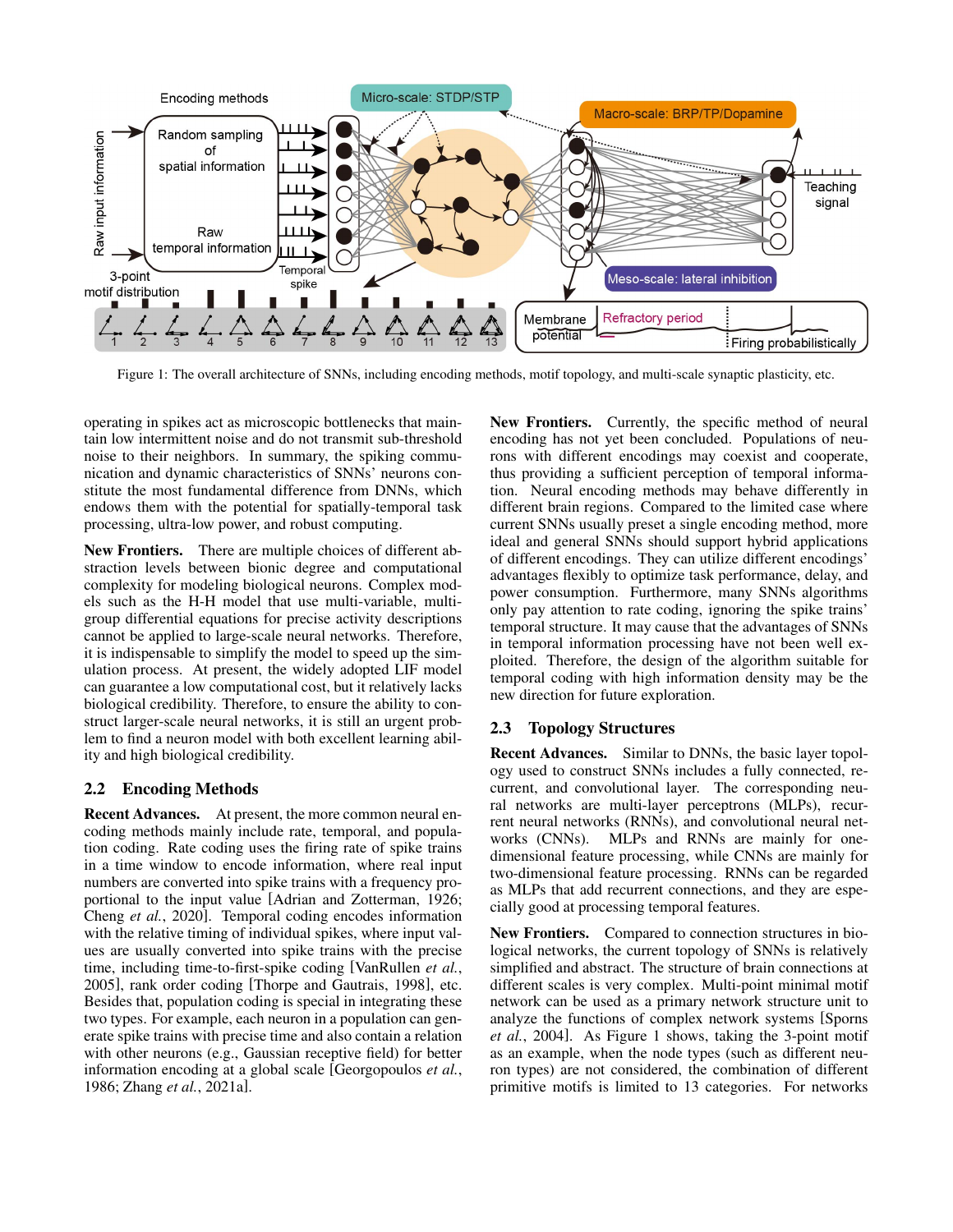that complete similar functions, the Motif distributions tend to have strong consistency and stability. For function-specific networks, the Motif distributions between them are pretty different [\[Sporns](#page-7-11) *et al.*, 2004]. Therefore, we can better understand their functions and connectivity patterns by analyzing the motif distributions in complex biological networks [\[Jia](#page-6-12) *et al.*[, 2022\]](#page-6-12). Furthermore, we can add constraints to the network structure design or search algorithms based on the motif distributions, thereby obtaining biologically plausible and interpretable new topology structures.

# <span id="page-3-0"></span>3 Neuromorphic Datasets

Recent Advances. In the traditional DNNs field, the continuous expansion of datasets in image, text, and other areas poses a challenge to the performance of DNNs but also promotes the development of DNNs from another perspective. The same is true for SNNs. The datasets inspired by neuromorphic vision sensors' imaging mechanisms are called neuromorphic datasets and are considered the most suitable type of datasets for SNNs' applications.

Neuromorphic vision sensors (NVSs) inspired by biological visual processing mechanisms mainly capture light intensity changes in the visual field. They record spike train information in positive and negative directions according to the direction of information change, making NVSs have the characteristics of low latency, asynchronous, and sparse. Representative NVSs include dynamic vision sensors and dynamic, active imaging sensors.

The following characteristics of neuromorphic datasets make them particularly suitable for benchmarking SNNs: 1) SNNs can naturally process asynchronous, event-driven information, making it a good fit with the data characteristics of neuromorphic datasets; 2) Temporal features embedded in neuromorphic datasets (such as precise firing times and temporal correlation between frames) provide an excellent platform to demonstrate the ability to spiking neurons to process information via spatially-temporal dynamics.

According to the dataset construction method, the current neuromorphic datasets are mainly divided into three categories. The first category is the datasets collected from the field scene, which are primarily captured directly by NVSs to generate unlabeled data, such as DvsGesture [\[Amir](#page-6-13) *et al.*, [2017\]](#page-6-13) for gesture recognition. The second category is the transformation datasets, mainly generated from the labeled static image datasets through the actual shooting of NVSs, such as DVS-CIFAR10 [Li *et al.*[, 2017\]](#page-7-4). Due to their ease of use and evaluation, such transformation datasets are the most commonly used datasets in SNNs. The third category is the generated datasets, which are mainly generated using labeled data through algorithms that simulate the characteristics of NVSs. They generate neuromorphic datasets directly from the existing image or video stream information through a specific difference algorithm [\[Bi and Andreopoulos, 2017\]](#page-6-14).

New Frontiers. Although the research on neuromorphic datasets is still developing, these three categories of datasets have their limitations. Due to inconsistencies in the way researchers preprocessed the first category datasets, such as time resolution and image compression scale, the results reported so far are difficult to compare fairly. The second and third categories of datasets are mainly generated by the secondary transformation of the original static data, and their data is difficult to express rich temporal information. Therefore, they cannot fully use the spatially-temporal processing characteristics of SNNs. In summary, the current research on neuromorphic datasets is still in its infancy.

On the static image datasets in the DNNs field, e.g., MNIST [\[LeCun, 1998\]](#page-7-12), CIFAR [\[Krizhevsky](#page-7-13) *et al.*, 2009], etc., the performance of SNNs is usually not as good as that of DNNs. However, studies have shown that it is unwise to blindly measure SNNs on such datasets with a single criterion, e.g., classification accuracy [Deng *et al.*[, 2020\]](#page-6-15). In datasets that contain more dynamic temporal information and naturally have the form of spike signals, SNNs can achieve better results in terms of performance and computational overhead. As mentioned above, the small-scale datasets obtained by NVSs are the mainstream of current SNN datasets, but it does not rule out that there may be other more suitable data sources to be explored. In addition to the simple image recognition task, it is hoped to develop spatiallytemporal event flow datasets ideal for diverse tasks to investigate further the potential advantages and possible application scenarios of SNNs. Moreover, constructing larger-scale and more functionally fit datasets (fully exploiting the spatiallytemporal processing capabilities of spiking neurons and the event-driven properties of data) is also an important future direction to provide a broad and fair benchmark for SNNs.

# <span id="page-3-1"></span>4 Optimization Algorithms

Recent Advances. The learning of ANNs is to optimize network parameters based on task-specific datasets. Optimization algorithms undoubtedly play a crucial role in it. In DNNs, gradient-based error BP optimization algorithms [\[Rumelhart](#page-7-1) *et al.*, 1986] are the core of the current DNNs optimization theory and are widely used in practical scenarios. In contrast, there is no recognized core optimization algorithm in the SNNs field. There are different emphases between biological plausibility and task performance. In addition, different neuron models, encoding methods, and topological structures used in the network all lead to the diversification of optimization algorithms. The research on optimization algorithms of SNNs can be divided into two main types. One type is designed to understand better the biological system, where detailed biologically-realistic neural models are used without further consideration of computational performance. The other type is constructed to pursue superior computational performance, where only limited features of SNNs are retained, and some efficient but not biologicallyplausible tuning algorithms are still used.

The first category of algorithms satisfies known BS discoveries as much as possible. This paper innovatively further divides them into plasticity optimization based on microscale, meso-scale and macro-scale. Micro- and meso-scale plasticity are typically self-organizing, unsupervised local algorithms, and macro-scale plasticity is typically supervised global algorithms. Micro-scale plasticity mainly describes the properties of learning that take place at a single neuron or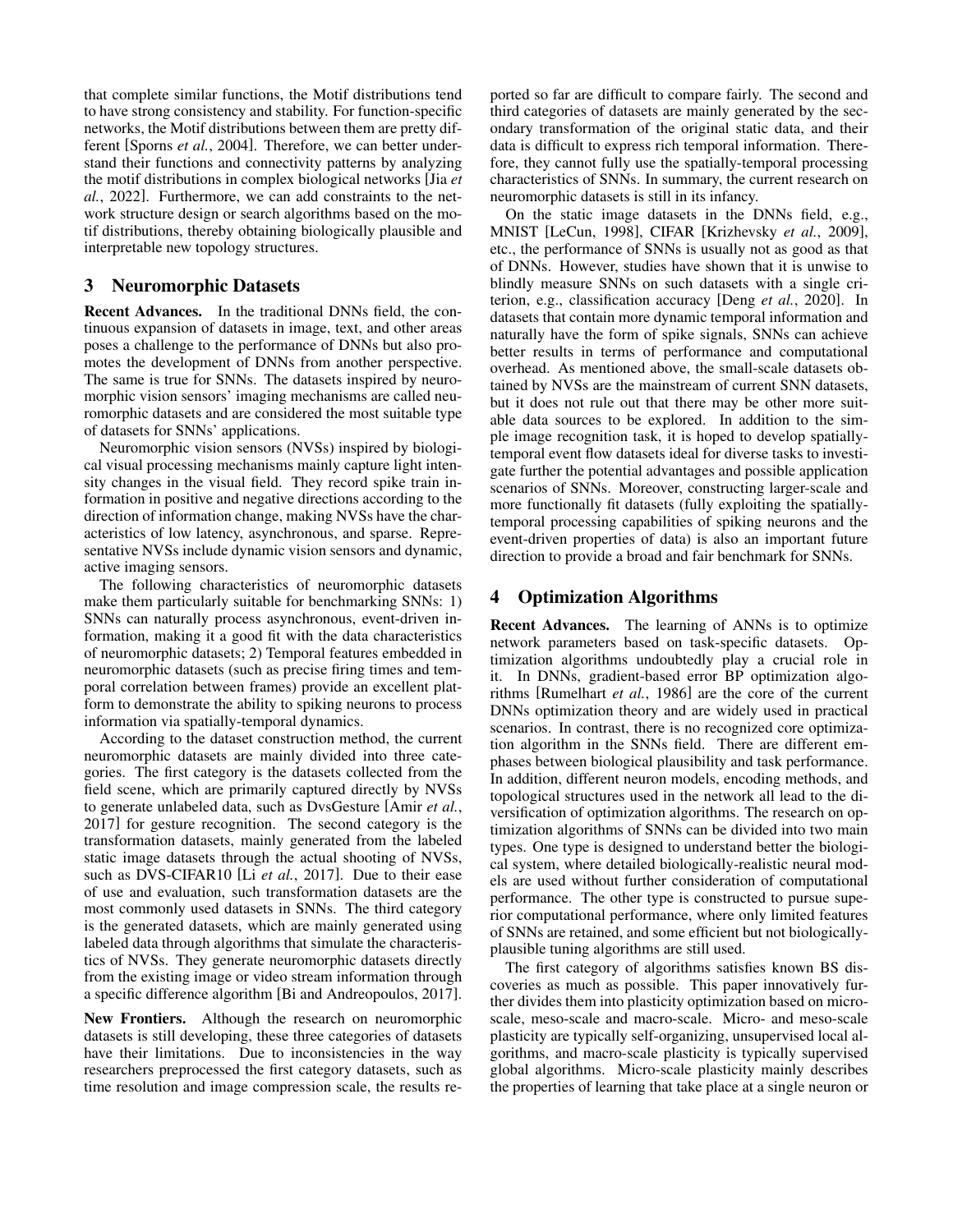synaptic site, including STDP [\[Bi and Poo, 1998\]](#page-6-1), short term plasticity (STP) [Zhang *et al.*[, 2018b\]](#page-7-14), Reward-STDP [\[Moza](#page-7-15)fari *et al.*[, 2019\]](#page-7-15), Dale rule [Yang *et al.*[, 2016\]](#page-7-16), etc. Such algorithms achieve decent performance on simple image classification tasks. Diehl [\[2015\]](#page-6-16) uses two-layer SNNs with LIF neurons, and the adjacent layer neurons use STDP for learning, achieving a test accuracy of 95% on MNIST. It is subsequently optimized to 96.7% accuracy by incorporating plasticity mechanisms such as symmetric-STDP and dopamine modulation [Hao *et al.*[, 2020\]](#page-6-17). Kheradpisheh [\[2018\]](#page-7-17) uses multi-layer convolution, STDP, and information delay for efficient image feature classification, achieving 98.40% accuracy on MNIST. Moreover, a combined optimization algorithm of STDP and Reward-STDP is proposed to optimize multi-layer spiking convolutional networks [\[Mozafari](#page-7-15) *et al.*, [2019\]](#page-7-15). Meso-scale plasticity mainly describes the relationship between multiple synapses and multiple neurons, e.g., lateral inhibition [Zenke *et al.*[, 2015\]](#page-7-18), Self-backpropagation (SBP) [Zhang *et al.*[, 2021b\]](#page-7-19), homeostatic control among multiple neurons, etc. Zhang [\[2018a\]](#page-7-20) proposes an optimization algorithm based on neural homeostasis to stabilize a single node's input and output information. Macro-scale plasticity mainly describes the top-down global credit distribution. Unfortunately, there is no global optimization algorithm similar to BP in the credit assignment of biological networks. The directionality of synaptic information transmission makes forward transmission and possible feedback pathways physiologically separate. The brain has no known way to access forward weights during backpropagation, which is called the weight transport problem. To make BP more biologicallike and energy-efficient, some transformative algorithms for BP have emerged. For example, target propagation [\[Ben](#page-6-18)[gio, 2014\]](#page-6-18), feedback alignment [\[Lillicrap](#page-7-21) *et al.*, 2016], direct random target propagation [\[Frenkel](#page-6-19) *et al.*, 2021], etc., solve the weight transport problem by implementing direct gradient transfer in the backward process with random matrices. They bring new ideas to the plasticity optimization of SNNs at the macro-scale, e.g., biologically-plausible reward propagation (BRP) [Zhang *et al.*[, 2021c\]](#page-7-22).

The second category of algorithms typically employs different BP-based variants for the optimization of SNNs, mainly including pseudo-BP [\[Zenke and Ganguli, 2018\]](#page-7-5), DNNs-converted SNNs [Cao *et al.*[, 2015\]](#page-6-20), etc. Since the spike signal is not differentiable, the direct application of gradient-based BP is difficult. The key feature of the pseudo-BP is replacing the non-differential parts of spiking neurons during BP with a predefined gradient number [\[Shrestha and](#page-7-23) [Orchard, 2018\]](#page-7-23). On some smaller-scale datasets, its performance and convergence speed are comparable to DNNs after standard BP training. The basic idea of DNNs-converted SNNs is that the average firing rate under rate encoding in SNNs can approximate the continuous activation value under the ReLU activation function in DNNs. After the original DNNs are trained with BP, it is converted into SNNs by specific means [Cao *et al.*[, 2015;](#page-6-20) [Deng and Gu, 2020\]](#page-6-21). In terms of performance, the DNNs-converted SNNs maintain the smallest gap with DNNs and can be implemented on large-scale network structures and datasets. For example, Rueckauer [\[Rueckauer](#page-7-24) *et al.*, 2017] implements some spiking versions of the VGG-16 and GoogLeNet models. Sengupta [\[Sengupta](#page-7-25) *et al.*, 2019] reports that the VGG-16 achieved 69.96% accuracy on the ImageNet dataset with a conversion precision loss of 0.56%. Subsequently, Hu [\[Hu](#page-6-22) *et al.*[, 2018\]](#page-6-22) uses the deep structure of ResNet-50 to obtain 72.75% accuracy.

New Frontiers. The organic combination of biological plausibility and performance will remain the relentless goal of SNNs optimization algorithms. Compared with DNNs, only a few algorithms can directly train truly large-scale deep SNNs. Problems such as gradient vanishing, high resource overhead, and even non-convergence in deep networks training need further exploration. Recently, residual learning and batch normalization from the DNNs field has been introduced into pseudo-BP to train deep SNNs directly [\[Fang](#page-6-23) *et al.*, [2021;](#page-6-23) Hu *et al.*[, 2021;](#page-6-24) Zheng *et al.*[, 2021\]](#page-7-26), which achieves excellent results and may serve as a way for the optimization development of deep SNNs in the future. Moreover, existing DNNs-converted SNNs algorithms also suffer from long simulation periods. From the perspective of model compression, the conversion process is an extreme quantization of activation values. The binary neural networks (BNNs) [\[Rastegari](#page-7-27) *et al.*[, 2016;](#page-7-27) Chen *et al.*[, 2018\]](#page-6-25) in DNNs have a similar concept. However, the connection and difference between the BNNs and SNNs, and the possible impact of the additional temporal dimension in SNNs are not clearly elaborated. The threshold firing properties of SNNs may make them more receptive to compression algorithms. Therefore, the combination with compression algorithms such as weight quantization and pruning also needs to be explored so that the computational efficiency advantage of SNNs can be further developed [\[Chen](#page-6-26) *et al.*[, 2021\]](#page-6-26).

# <span id="page-4-0"></span>5 Software Frameworks

Recent Advances. The software framework of SNNs is a programming tool used to help the SNNs to achieve rapid simulation, network modeling, and algorithm training. Software frameworks are significantly related to the effective reduction of the field entry threshold and the efficient development of large-scale SNNs projects, providing substantial support for the scientific research of SNNs. Due to the differences in research goals and implementation methods, there are many software frameworks.

Some software frameworks have been used to achieve smaller-scale neuronal functional simulations, mainly to understand biological systems. Neuron [\[Migliore](#page-7-28) *et al.*, 2006] and Nest [\[Gewaltig and Diesmann, 2007\]](#page-6-27) are two commonly used software frameworks that support multiple programming languages, e.g., Python, C++, etc., and visual interfaces. They also support the characterization of more detailed neuronal activity dynamics, such as H-H, LIF, and Izhikevich, or multi-compartmental models with complex structures. Other frameworks can implement task-specific, larger-scale SNNs optimization calculations, support multiple neuron models, and support various types of synaptic plasticity, such as STDP and STP. For example, Bindsnet [\[Hazan](#page-6-2) *et al.*, 2018], Brain2 [\[Stimberg](#page-7-29) *et al.*, 2019], Spyketorch [\[Mozafari](#page-7-15) *et al.*, [2019\]](#page-7-15), SpikingJelly [Fang *et al.*[, 2020\]](#page-6-3), CogSNN [\[Zhang](#page-7-6)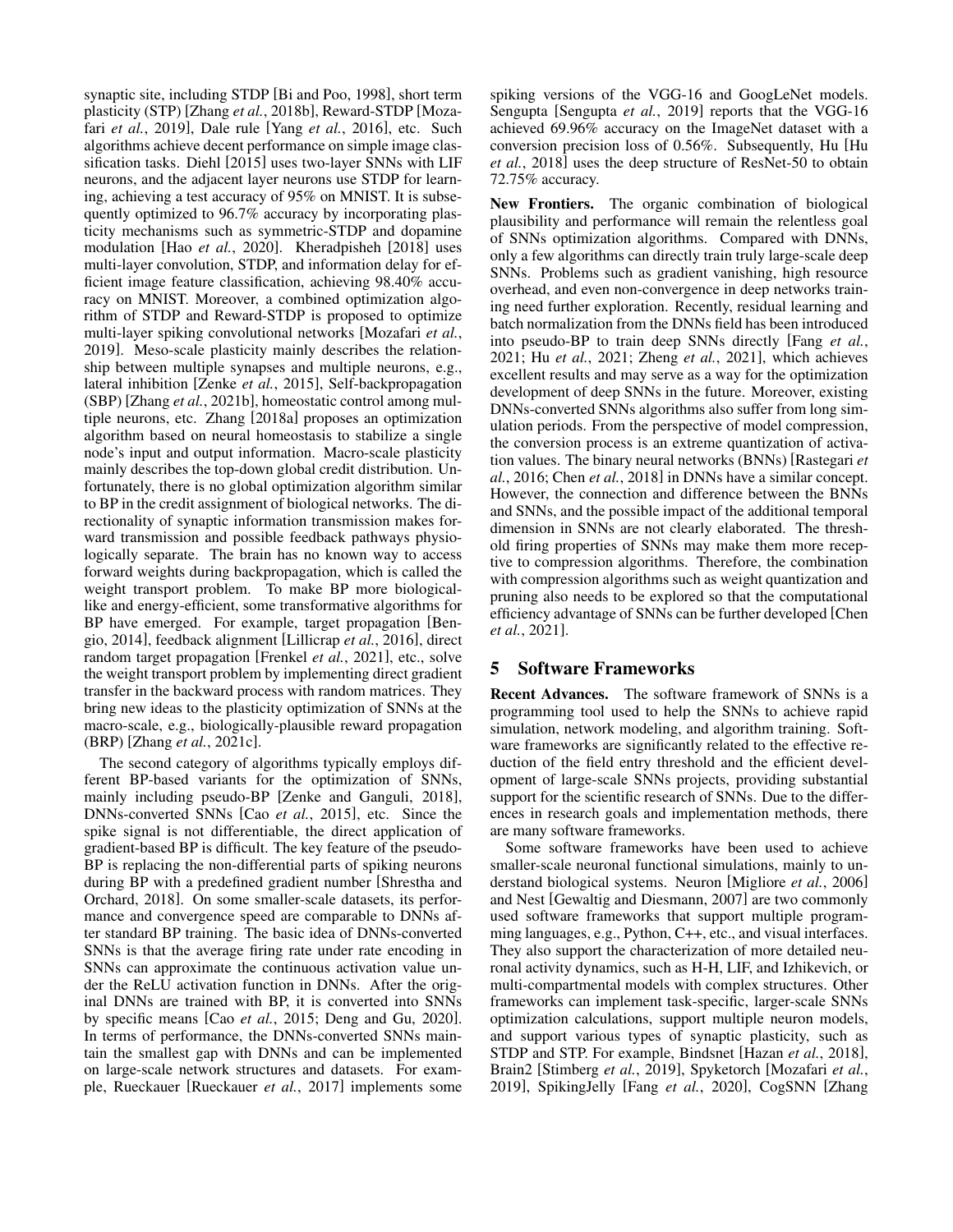[and Liu, 2022\]](#page-7-6), etc., based on the Python language, better support multi-neuron networking, and can be used for some relative complex pattern recognition tasks. In particular, CogSNN [\[Zhang and Liu, 2022\]](#page-7-6) has excellent support capabilities for neuromorphic datasets introduced earlier, such as N-MNIST, DVS-CIFAR10, and DvsGesture, and supports cognitive computations such as the Muller-Lyer illusion and McGurk effect.

New Frontiers. The software frameworks of SNNs are still in a relatively primary development stage. In DNNs, many kinds of software frameworks currently support their training, and the common ones are PyTorch [\[Paszke](#page-7-30) *et al.*, 2019], etc. The user-friendly programming interface and the unified data stream processing method make it easy for a beginner to build and train DNNs, which significantly promotes the development of the DNNs field. However, in SNNs, currently, only a few frameworks can support the construction and training of large-scale SNNs. Building large SNNs still requires programmers to have excellent programming skills. Therefore, the development of user-friendly programming frameworks to effectively deploy large-scale SNNs is crucial to the development of this field.

# <span id="page-5-0"></span>6 Hardware Frameworks

Recent Advances. The development of the SNNs software frameworks enables the corresponding applications to be extended to more and more practical scenarios quickly. In particular, application scenarios with high demands for limited size, low energy consumption, parallel computing, etc., such as robot chips, high-performance analog computing, pattern recognition accelerators, and event high-speed cameras, have gradually begun to show great application potential.

Since SNNs have the advantage of ultra-low energy consumption in hardware circuits, in the last ten years, neuromorphic chips that support SNNs hardware implementation, represented by TrueNorth [\[Akopyan](#page-6-4) *et al.*, 2015], Loihi [\[Davies](#page-6-5) *et al.*[, 2018\]](#page-6-5), and Tianjic [Pei *et al.*[, 2019\]](#page-7-31) chips, have sprung up. Unlike the traditional Von Neumann processor architecture, many computing cores work simultaneously in a neuromorphic chip, exchanging intermediate results through a routing network. The whole system usually does not have a unified external memory. Instead, each computing core has its own independent storage space, presenting a decentralized operation mode, so it has incredibly high parallelism and memory access efficiency.

The existing neuromorphic chips can be divided into offline and online chips according to whether they support learning functions. Offline chips mean that the parameters (e.g., weights) of SNNs have been trained in advance. The model only needs to be deployed to the neuromorphic chips, and the parameters will not be updated in the subsequent running process. That said, the offline chips only support the inference process of SNNs, but not their training process. Such chips include TrueNorth [\[Akopyan](#page-6-4) *et al.*, 2015], Tianjic [Pei *et al.*[, 2019\]](#page-7-31), and Neurogrid [\[Benjamin](#page-6-28) *et al.*, [2014\]](#page-6-28). Unlike the offline chips, the online chips support parameter updates during the running process of the SNNs model. Such chips include Loihi [\[Davies](#page-6-5) *et al.*, 2018], SpiN- Naker chip [\[Furber](#page-6-29) *et al.*, 2014], and some developing chips equipped with CogSNN toolbox [\[Zhang and Liu, 2022\]](#page-7-6).

IBM TrueNorth chip [\[Akopyan](#page-6-4) *et al.*, 2015] contains about 5.4 billion silicon transistors, 4096 cores, 1 million neurons, and 256 million synapses, which can realize applications such as SNNs-based brain-inspired affective computing. The number of neurons in the Intel Loihi chip has reached 8 million, and synapses have reached 8 billion [\[Davies](#page-6-5) *et al.*, 2018]. It initially plays a role in highly sensitive odor perception and recognition. Stanford University Neurogrid chip simulates millions of neurons connected by billions of synapses in realtime, supporting high-performance computers and brain-like robot chips [\[Benjamin](#page-6-28) *et al.*, 2014]. Its current progress includes high-throughput brain information processing, braincomputer interface neural information recording, etc. The DNNs/SNNs hybrid brain-inspired Tianjic chip developed by Tsinghua University can support traditional DNNs, and a new generation of SNNs [Pei *et al.*[, 2019\]](#page-7-31). They also verified the functions of speech recognition, control tracking, and automatic obstacle avoidance of Tianjic on self-driving bicycles.

New Frontiers. In the context of the Von Neumann bottleneck, as an alternative computing paradigm to traditional digital circuits, neuromorphic chips have become a research hotspot for more than ten years and have achieved fruitful results. By drawing inspiration from the brain's structure and function, neuromorphic chips provide an efficient solution for event-driven computation in SNNs, achieving essential properties such as high parallelism and ultra-low power consumption. Combining various advantageous technologies of existing hardware chips is an important direction that requires in-depth study. This cross-integration may be reflected in the following aspects: 1) Heterogeneous fusion of two paradigms, DNNs and SNNs, improves overall performance; 2) Mixed-precision computation of lowprecision memristors and high-precision digital circuits; 3) A general-purpose computing chip combines high-efficiency but low-performance unsupervised local learning with highperformance but low-efficiency supervised global learning.

# <span id="page-5-1"></span>7 Conclusion

In this paper, we provide a literature survey for SNNs. We review the recent advances and discuss the new frontiers in SNNs from five major research topics: essential elements (i.e., neuron models, encoding methods, and topology structures), neuromorphic datasets, optimization algorithms, software, and hardware frameworks. We hope that this survey can shed light on future research in the SNNs field.

# Acknowledgments

This work was supported by the National Key R&D Program of China (2020AAA0104305), the Shanghai Municipal Science and Technology Major Project, and the Strategic Priority Research Program of the Chinese Academy of Sciences (XDA27010404, XDB32070000).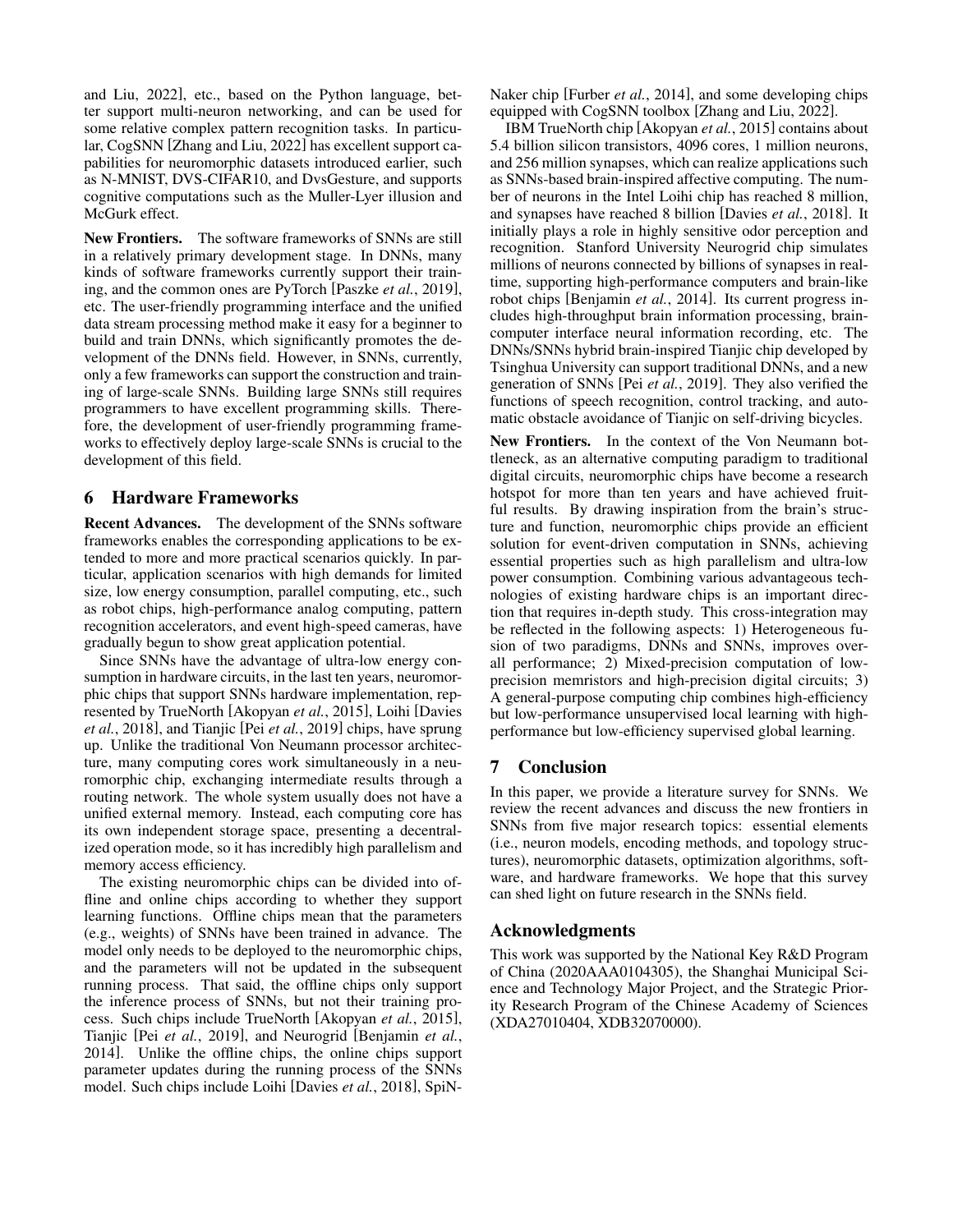# References

- <span id="page-6-9"></span>[Adrian and Zotterman, 1926] Edgar D Adrian and Yngve Zotterman. The impulses produced by sensory nerveendings: Part II. The response of a Single End-Organ. *The Journal of Physiology*, 61(2):151, 1926.
- <span id="page-6-4"></span>[Akopyan *et al.*, 2015] Filipp Akopyan, Jun Sawada, et al. Truenorth: Design and tool flow of a 65 mw 1 million neuron programmable neurosynaptic chip. *TCAD*, 34(10):1537–1557, 2015.
- <span id="page-6-13"></span>[Amir *et al.*, 2017] Arnon Amir, Brian Taba, et al. A low power, fully event-based gesture recognition system. In *CVPR*, pages 7243–7252, 2017.
- <span id="page-6-18"></span>[Bengio, 2014] Yoshua Bengio. How auto-encoders could provide credit assignment in deep networks via target propagation. *arXiv preprint arXiv:1407.7906*, 2014.
- <span id="page-6-28"></span>[Benjamin *et al.*, 2014] Ben Varkey Benjamin, Peiran Gao, et al. Neurogrid: A mixed-analog-digital multichip system for large-scale neural simulations. *Proceedings of the IEEE*, 102(5):699–716, 2014.
- <span id="page-6-14"></span>[Bi and Andreopoulos, 2017] Yin Bi and Yiannis Andreopoulos. PIX2NVS: Parameterized conversion of pixel-domain video frames to neuromorphic vision streams. In *ICIP*, pages 1990–1994. IEEE, 2017.
- <span id="page-6-1"></span>[Bi and Poo, 1998] Guo-qiang Bi and Mu-ming Poo. Synaptic modifications in cultured hippocampal neurons: dependence on spike timing, synaptic strength, and postsynaptic cell type. *Journal of Neuroscience*, 18(24):10464–10472, 1998.
- <span id="page-6-20"></span>[Cao *et al.*, 2015] Yongqiang Cao, Yang Chen, et al. Spiking deep convolutional neural networks for energy-efficient object recognition. *IJCV*, 113(1):54–66, 2015.
- <span id="page-6-25"></span>[Chen *et al.*, 2018] Xiuyi Chen, Guangcan Liu, et al. Distilled Binary Neural Network for Monaural Speech Separation. In *IJCNN*, pages 1–8, 2018.
- <span id="page-6-26"></span>[Chen *et al.*, 2021] Yanqi Chen, Zhaofei Yu, et al. Pruning of Deep Spiking Neural Networks through Gradient Rewiring. In *IJCAI*, 2021.
- <span id="page-6-10"></span>[Cheng *et al.*, 2020] Xiang Cheng, Yunzhe Hao, et al. LISNN: Improving Spiking Neural Networks with Lateral Interactions for Robust Object Recognition. In *IJCAI*, pages 1519–1525, 2020.
- <span id="page-6-5"></span>[Davies *et al.*, 2018] Mike Davies, Narayan Srinivasa, et al. Loihi: A neuromorphic manycore processor with on-chip learning. *IEEE Micro*, 38(1):82–99, 2018.
- <span id="page-6-7"></span>[Dayan *et al.*, 2003] Peter Dayan, Laurence F Abbott, et al. Theoretical neuroscience: computational and mathematical modeling of neural systems. *Journal of Cognitive Neuroscience*, 15(1):154–155, 2003.
- <span id="page-6-21"></span>[Deng and Gu, 2020] Shikuang Deng and Shi Gu. Optimal Conversion of Conventional Artificial Neural Networks to Spiking Neural Networks. In *ICLR*, 2020.
- <span id="page-6-15"></span>[Deng *et al.*, 2020] Lei Deng, Yujie Wu, et al. Rethinking the performance comparison between SNNS and ANNS. *Neural Networks*, 121:294–307, 2020.
- <span id="page-6-16"></span>[Diehl and Cook, 2015] Peter U Diehl and Matthew Cook. Unsupervised learning of digit recognition using spiketiming-dependent plasticity. *Frontiers in Computational neuroscience*, 9:99, 2015.
- <span id="page-6-3"></span>[Fang *et al.*, 2020] Wei Fang, Yanqi Chen, et al. SpikingJelly. [https://github.com/fangwei123456/spikingjelly,](https://github.com/fangwei123456/spikingjelly) 2020. Accessed: YYYY-MM-DD.
- <span id="page-6-23"></span>[Fang *et al.*, 2021] Wei Fang, Zhaofei Yu, et al. Deep residual learning in spiking neural networks. *NeurIPS*, 34, 2021.
- <span id="page-6-19"></span>[Frenkel *et al.*, 2021] Charlotte Frenkel, Martin Lefebvre, et al. Learning without feedback: Fixed random learning signals allow for feedforward training of deep neural networks. *Frontiers in Neuroscience*, page 20, 2021.
- <span id="page-6-29"></span>[Furber *et al.*, 2014] Steve B Furber, Francesco Galluppi, et al. The spinnaker project. *Proceedings of the IEEE*, 102(5):652–665, 2014.
- <span id="page-6-11"></span>[Georgopoulos *et al.*, 1986] Apostolos P Georgopoulos, Andrew B Schwartz, et al. Neuronal population coding of movement direction. *Science*, 233(4771):1416–1419, 1986.
- <span id="page-6-27"></span>[Gewaltig and Diesmann, 2007] Marc-Oliver Gewaltig and Markus Diesmann. Nest (neural simulation tool). *Scholarpedia*, 2(4):1430, 2007.
- <span id="page-6-17"></span>[Hao *et al.*, 2020] Yunzhe Hao, Xuhui Huang, et al. A biologically plausible supervised learning method for spiking neural networks using the symmetric STDP rule. *Neural Networks*, 121:387–395, 2020.
- <span id="page-6-2"></span>[Hazan et al., 2018] Hananel Hazan, Daniel J Saunders, et al. Bindsnet: A machine learning-oriented spiking neural networks library in python. *Frontiers in Neuroinformatics*, page 89, 2018.
- <span id="page-6-0"></span>[Hinton et al., 2006] Geoffrey E Hinton, Simon Osindero, et al. A fast learning algorithm for deep belief nets. *Neural Computation*, 18(7):1527–1554, 2006.
- <span id="page-6-6"></span>[Hodgkin and Huxley, 1952] Alan L Hodgkin and Andrew F Huxley. A quantitative description of membrane current and its application to conduction and excitation in nerve. *The Journal of Physiology*, 117(4):500, 1952.
- <span id="page-6-22"></span>[Hu *et al.*, 2018] Yangfan Hu, Huajin Tang, et al. Spiking Deep Residual Networks. *IEEE TNNLS*, 2018.
- <span id="page-6-24"></span>[Hu *et al.*, 2021] Yifan Hu, Yujie Wu, et al. Advancing Deep Residual Learning by Solving the Crux of Degradation in Spiking Neural Networks. *arXiv preprint arXiv:2201.07209*, 2021.
- <span id="page-6-8"></span>[Izhikevich *et al.*, 2004] Eugene M Izhikevich, Joseph A Gally, et al. Spike-timing dynamics of neuronal groups. *Cerebral Cortex*, 14(8):933–944, 2004.
- <span id="page-6-12"></span>[Jia *et al.*, 2022] Shuncheng Jia, Ruichen Zuo, et al. Motiftopology and Reward-learning improved Spiking Neural Network for Efficient Multi-sensory Integration. *ArXiv preprint arXiv:2202.06821*, 2022.